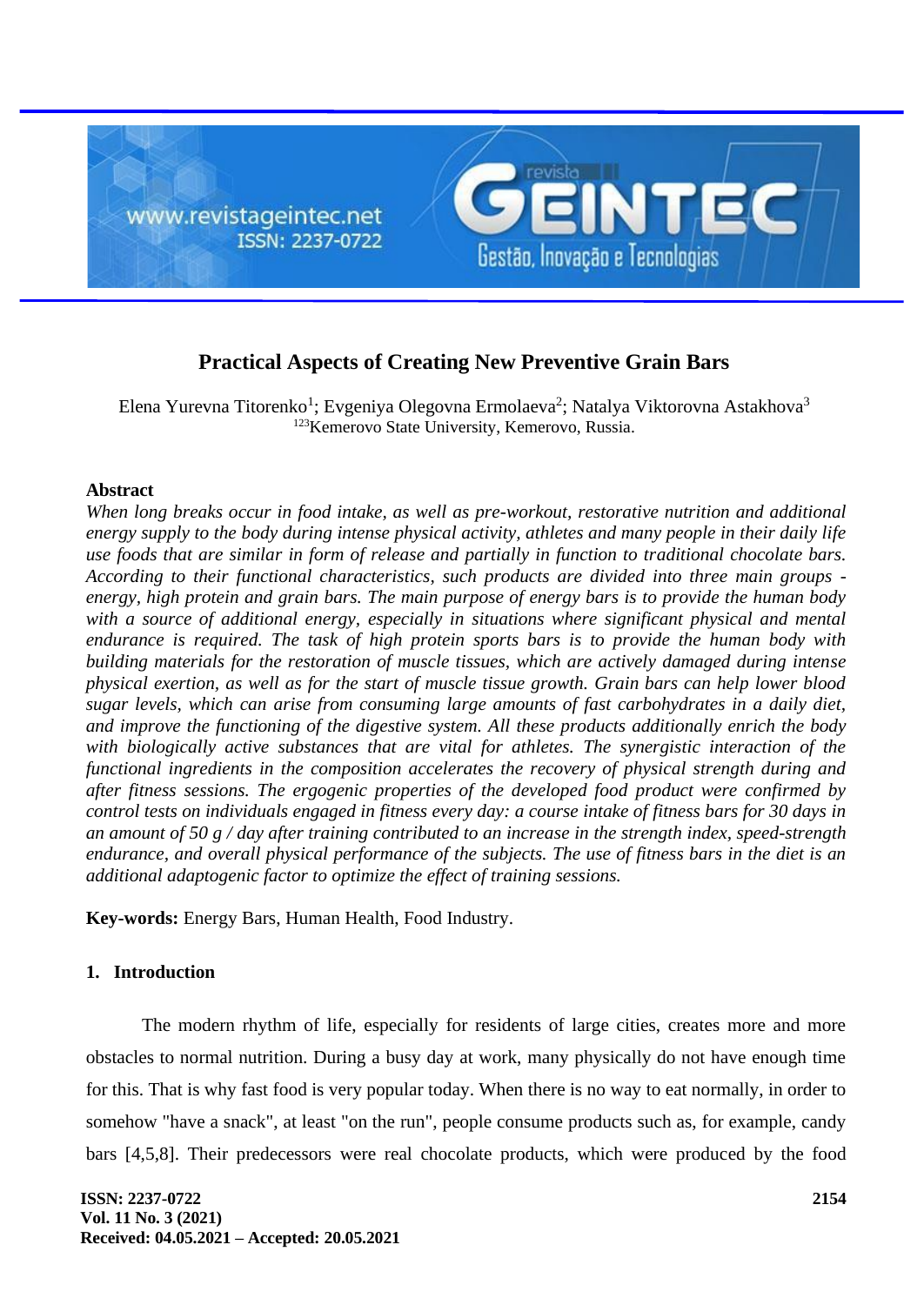industry mainly for children. The undoubted advantages of these products were the use of natural raw materials, high taste characteristics and a striking external design. Their disadvantages include a high carbohydrate content, mainly sucrose, meaning this product had a high glycemic index, which is not beneficial. In the composition of modern confectionery bars, a significant part of fats is no longer in the form of natural cocoa butter, but in the form of its substitutes, and most of the carbohydrates are in the form of glucose-fructose syrups. Acceleration of the socio-economic development of society requires changes in the structure and quality of food, provides for the inclusion in the diet of foods fortified with vitamins and other biologically active substances. Studies have shown that currently the foodstuffs consumed by Russians do not meet the physiological needs of a person, as a result of which alimentary morbidity increases, efficiency decreases, and life expectancy and the population of the Russian Federation are reduced. The domestic and foreign experience accumulated at the present time convincingly indicates that specialized products of various functional orientation play an important role in the correction of nutrition and health, and contribute to the prevention of the above diseases [1-3,6].

In recent years, such a direction in the food industry as the production of functional food products has become widespread. Functional food products are food products intended for systematic consumption in the diet of all age groups of a healthy population, reducing the risk of developing diseases related to nutrition, maintaining and improving health due to the presence of physiologically functional food ingredients in its composition. Physiologically functional food ingredients include biologically active or physiologically valuable ingredients that are safe for health and have precise physicochemical characteristics for which properties have been identified and scientifically proven, and consumption rates have been established in food composition that are beneficial to maintain and improve health [7,12,15]. A fortified food is a functional food that is taught by adding one or more physiologically functional food ingredients to traditional foods to prevent or correct nutritional deficiencies in the human body. All food products are divided into 2 groups according to their purpose: products for general and specialized purposes. The latter can have different functional directions. Specialty products include dietary, therapeutic and prophylactic, dietary supplements and foods for specific populations. In addition, specialized products can be classified similarly to the general purpose products that serve as the basis for their creation, according to the following classification criteria: basic raw materials, production technology, biological origin, etc.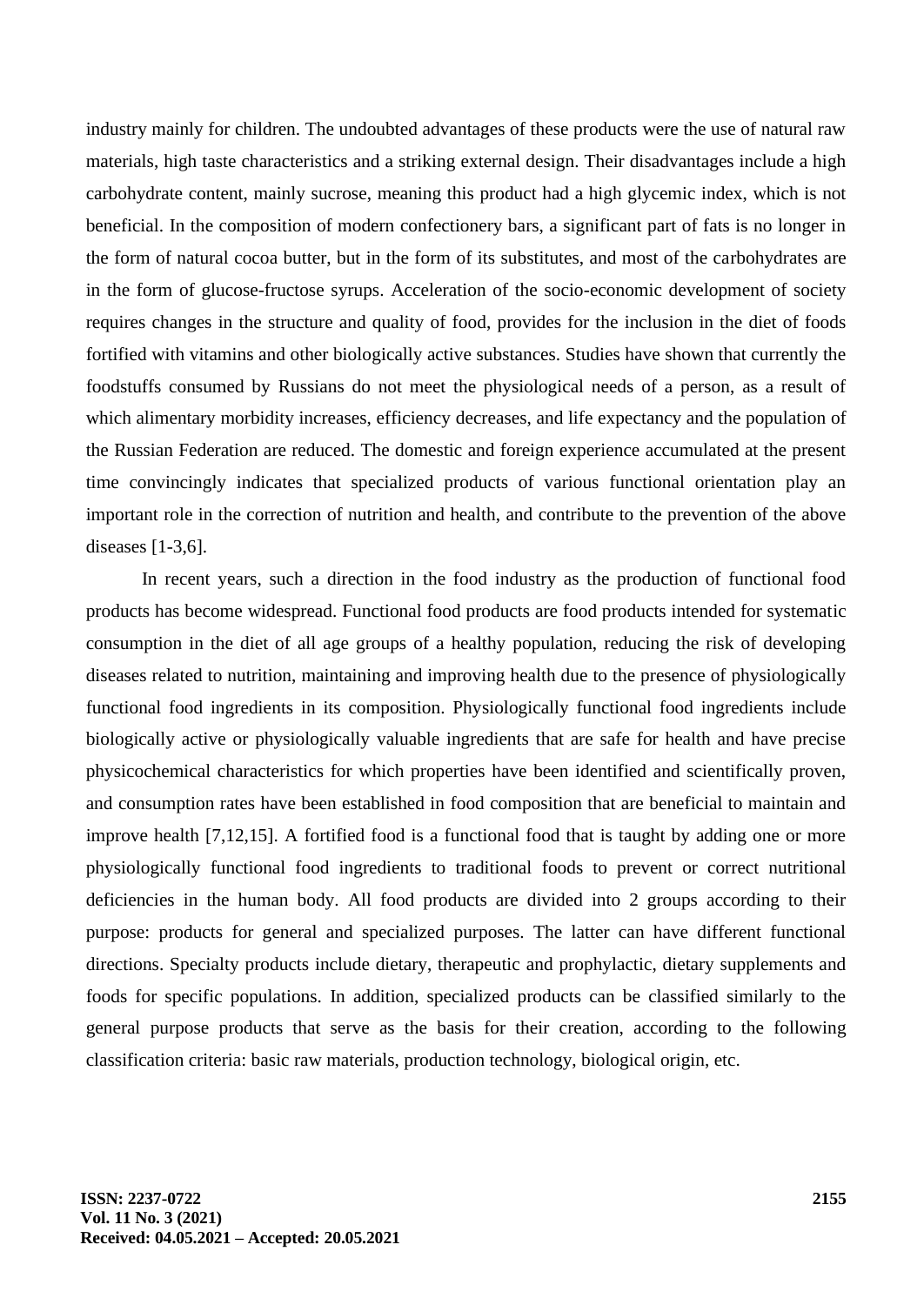#### **2. Materials and Methods**

During clinical trials of the developed product, the data obtained during the examination and observation of 30 people with low power loads were used. The product was received in 1-2 pieces within 30 days before bedtime. Differences between comparison parameters were considered statistically different at  $p \le 0.05$ . The study was conducted in accordance with the principles of the Declaration of Helsinki of the World Medical Association (as amended in 2000 with explanations given at the General Assembly of the WMA in Tokyo, 2004), with the rules of good clinical practice of the International Conference on Harmonization (ICHGCP), ethical principles set forth in the European Union directive 2001/20 / EC, and the requirements of national Russian legislation. Each patient signed an Informed Consent to participate in the trial. The average age of the people was (38.5  $\pm$  8.3) years. All patients were offered the Nottingham Quality of Life Questionnaire.

## **3. Results and Discussion**

Of particular importance to athletes are the problems of ensuring regular nutrition. Unlike people who usually lead a sedentary lifestyle, the body of athletes is characterized by increased energy consumption and therefore anticipates special requirements for the amount and stability of energy consumption in the form of food. When energy is deficient, athletes can experience adverse changes associated, in particular, with the loss of muscle mass due to its use as one of the sources of energy. An example of this kind is the gluconeogenesis process. At the same time, in order to cover the lack of glucose that occurs in the blood, which is essential for the nutrition of the brain, amino acids can be used from the breakdown of muscle tissue proteins. The result will be a loss of muscle mass by the athlete, which will negatively affect his strength and overall physical potential. Fasting for athletes, even partial fasting, can be harmful. If necessary, for example to reduce body weight before a competition, it should be carried out under strictly controlled conditions using a specially designed regimen and a low-calorie diet. When long breaks occur in food intake, as well as for use as a pre-workout, post-workout nutrition and additional energy supply, athletes and many ordinary people in their daily lives use foods that are similar in form of release and partially in their functions to traditional chocolate bars. ... However, in order to adapt these products to the needs of athletes and healthy lifestyle enthusiasts, their composition and functional characteristics have undergone significant changes. They also received a new collective name - "sports bars". The first in this series, apparently, was the American product "Space food sticks", released in the wake of the popularity of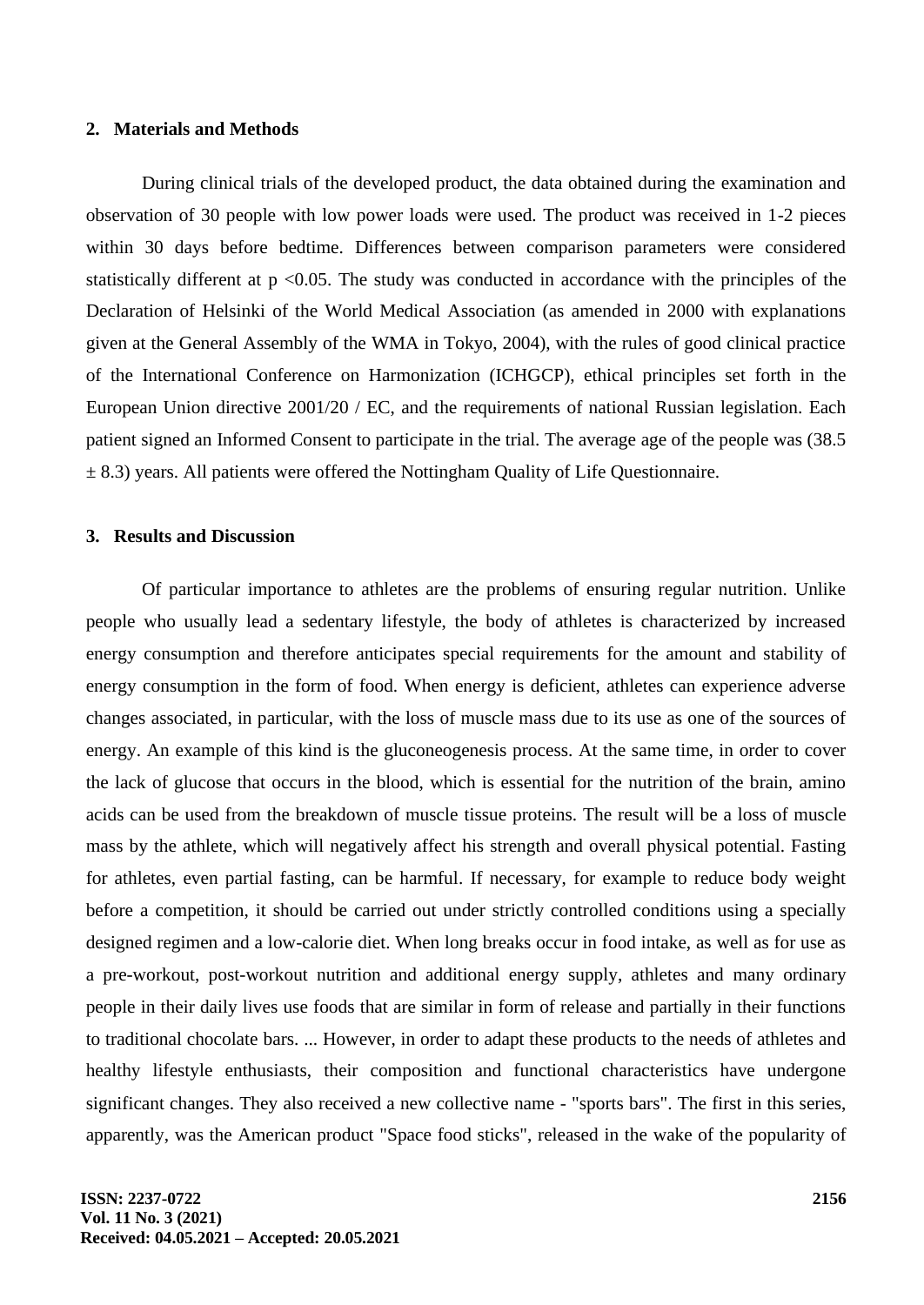the space theme in the late 60s of the XX century. Later, after the launch of this kind of products by the American company Power Bar, sports bars gained wide popularity among athletes, fitness enthusiasts and young people [9,10,11].

Currently, they have a certain functional specialization, conditionally they can be divided into three main groups. Energy sports bars. Their main purpose is to provide the human body with a source of additional energy, especially in those situations where significant physical and mental endurance is required. Developers of high quality products of this type, their composition is designed in such a way that the supply of the human body with the necessary energy occurs continuously over a sufficiently long period of time. To do this, as the main component, they include a complex of carbohydrates that differ in different values in the glycemic index, that is, they have different indicators of absorption in the body and the flow of glucose into the blood. A significant proportion of energy sports bars are high glycemic carbohydrates, which quickly raise blood sugar levels. Such properties are possessed by glucose, fructose, sucrose, maltodextrin, honey, glucose-fructose syrups and starch syrup with a high degree of saccharification. Maltodextrin, which is a product of the partial enzyme breakdown of starch, is considered a promising ingredient in energy sports bars. On the one hand, it belongs to the group of rather "fast" carbohydrates, but at the same time does not have a pronounced sweet taste inherent in them, which has recently sometimes irritated consumers of sports nutrition [13, 14].

Carbohydrates that provide a long-term energy supply to the body can include foods such as puffed rice, puffed corn, puffed wheat, cereal flakes, and other starch-rich components. Energy sports bars can also contain raisins, dried fruit and nut pieces, lemon and orange peel. However, the proportion of these components in the energy types of sports bars is limited and usually does not exceed a few percent. This is because the low fiber content of the product should not irritate the stomach and create additional stress on the digestive system during intense exercise, as well as promote frequent bowel movements, which can be difficult, for example, in competitive conditions. To further increase the specific calorie content of energy bars, that is, the energy obtained from their consumption per unit of mass, a certain amount of fat components can be included in their composition [16,17, 18]. For athletes, ideally, these should be fats with increased nutritional value, containing such valuable representatives as, for example, cocoa butter or triglycerides of polyunsaturated fatty acids obtained from marine fish that live in natural conditions. However, for reasons of economy, most manufacturers prefer the cheaper varieties of vegetable fats, with the exception of hydrogenated fats. As one of the stimulants, while simultaneously easing muscle pain, sports physiologists are actively promoting the principle - "no pain - no benefit", that is, "no pain - no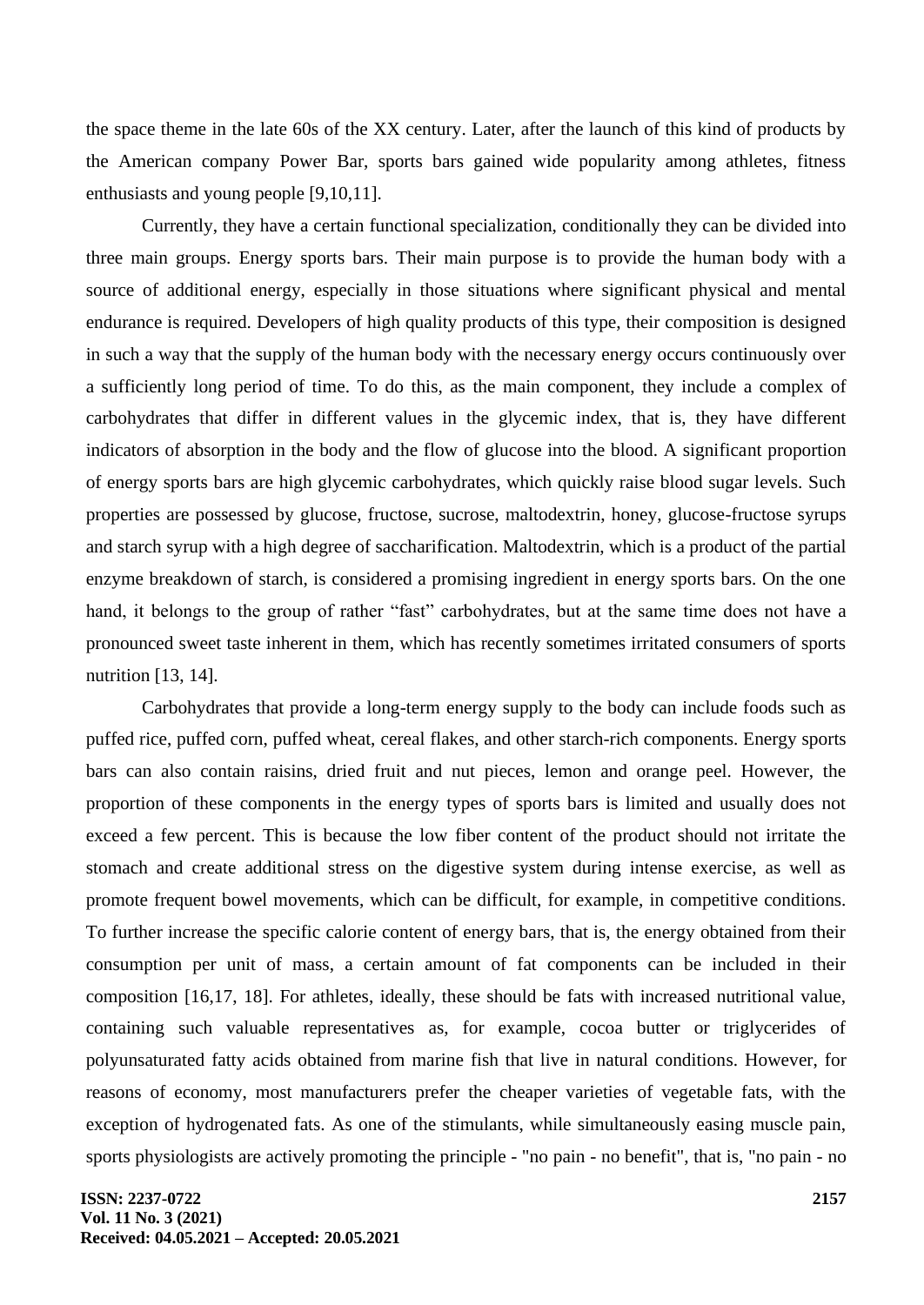result." For this, caffeine is included in selected energy bars. In terms of its effect, it can be noted that taking caffeine in a sports energy bar is comparable to drinking a good cup of coffee. Unlike conventional chocolate bars, scientifically based energy sports bars, when used correctly, can provide a regular supply of energy to the body, but at the same time do not create conditions for gaining excess body weight [19].

The bars can be used by athletes as a means of recharging the body with energy 2-3 hours before intense training, taken directly during physical exercise, and also consumed after training as one of the possible options after training (restorative) nutrition. Energy bars, like other sports bars, provide a viscous chewy texture. This not only creates a specific flavor profile, but also prevents crumb formation during biting and subsequent chewing. When exercising or working, vigorous breathing can cause crumbs to enter the airways and cause a violent cough. It should be emphasized right away that energy is not a good idea to be taken as food throughout the day, especially as a regular food source. They, if necessary, can only fulfill the role of a useful and at the same time pleasant addition to it. It is most rational to consider energy bars precisely as an element of sports nutrition, and use them when they are really needed, that is, during periods of high physical activity. If addicted to them, the high calorie content of energy bars can lead to weight gain and signs of obesity. In addition, using them instead of traditional food products will also entail additional material costs. In recent years, in addition to energy producers, manufacturers have developed socalled high protein bars (i.e. high protein bars). As you know, proteins are the most scarce and valuable component in the human diet. The main task of high protein sports bars is to supply the human body with building materials for the restoration of muscle tissues, which are actively damaged during intense physical exertion, as well as triggering the processes of anabolism (muscle growth). Therefore, high protein sports bars are of particular interest to bodybuilders, weightlifters, people who are actively involved in fitness, etc. They contain a variety of different types of proteins with varying absorption times. They may contain, for example, whey protein, which is rapidly absorbed by the body, along with milk casein, which has a much slower digestion rate. As part of high-protein bars, concentrates or isolates can be used, that is, more refined forms of many proteins of animal and plant origin - whey, milk, eggs, soy, etc. Protein hydrolysates are particularly effective, albeit more expensive, components of high protein bars. They contain a significant amount of fragments of protein molecules and individual amino acids, which allows them to be absorbed by the body especially quickly. For example, collagen hydrolyzate can be present in high protein bars, which are intended to improve the condition and prevent diseases of the joints and ligaments of athletes. Certain individual amino acids, especially leucine, isoleucine and valine, which are in the branched chain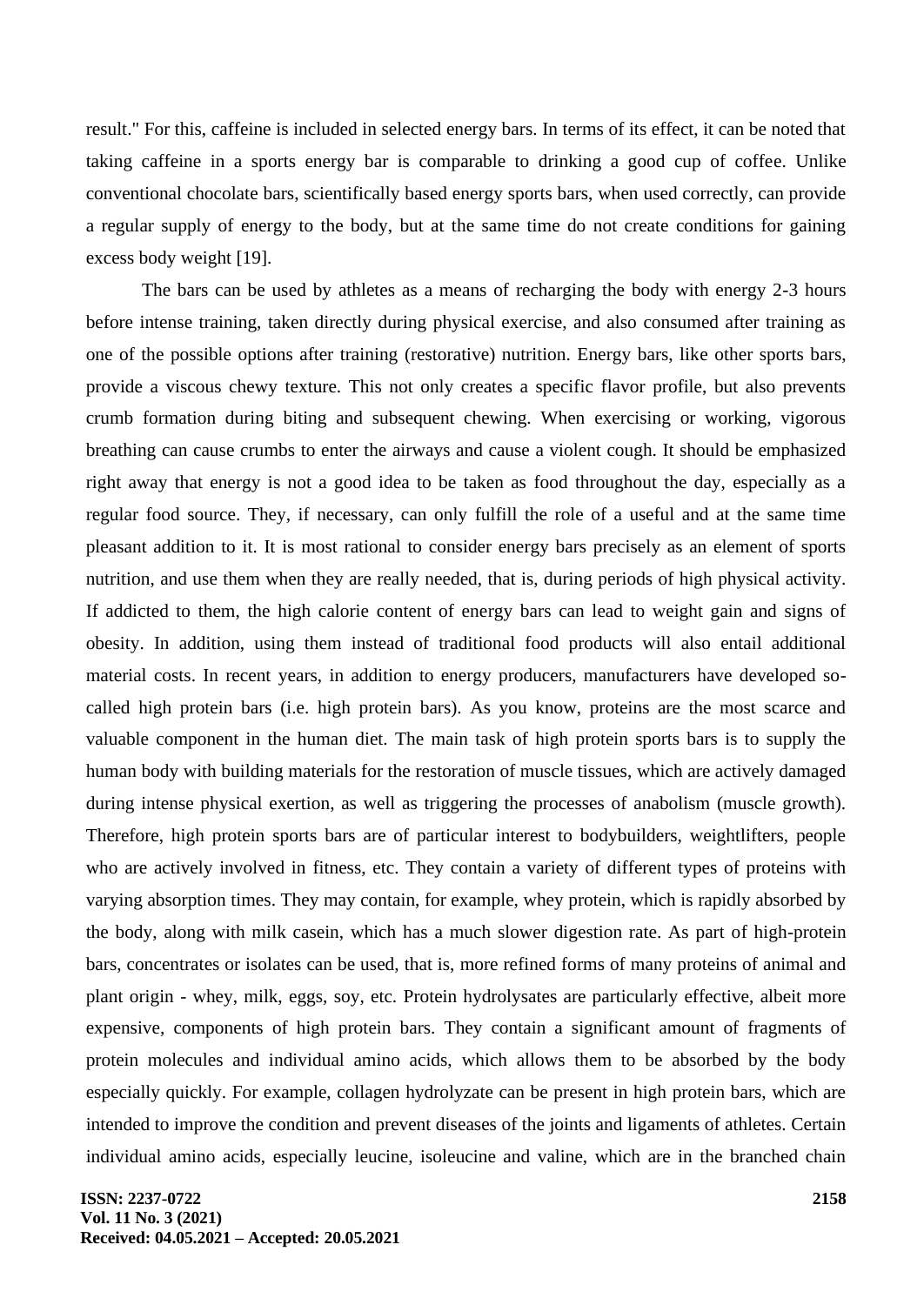amino acid group, hold promise for inclusion in high protein bars. They are most effective in stimulating muscle growth in the body of athletes. An example of such a product is the Idealbar sports bar, developed by GEON, a leading domestic sports nutrition manufacturer. Contains proteins of various origins - milk protein concentrate, collagen hydrolyzate, soy protein isolate and chicken egg protein. The total protein content of the bar is over 20%. In terms of the content of essential amino acids, the composition of the protein fraction of the bar is close to ideal, which is currently recommended by nutritionists.

We have developed a recipe composition for the production of fitness bars for feeding people with low power loads. The synergistic interaction of the functional ingredients in the composition accelerates the recovery of physical strength during and after fitness sessions. The initial empirical selection of the optimal ratio of components in the composition of fitness bars is confirmed by the results of industrial applicability of the invention. Based on the materials obtained, the following conclusions were drawn: 1. Reception of the bar has a beneficial effect on the clinical manifestations of diseases. The ergogenic properties of the developed food product were determined experimentally by the following parameters: power index, speed-power endurance, general physical performance. Control tests were conducted on daily fitness individuals. The research results indicate that the course intake of fitness bars for 30 days in the amount of 50 g / day after training contributes to an increase in these parameters (table 1).

| Index                          | Prototype example | Prototype |
|--------------------------------|-------------------|-----------|
| Power index,%                  |                   |           |
| Strength endurance,%           |                   |           |
| General physical performance,% |                   |           |

Table 1. Indicators of the quality of life of respondents after taking the bar

The sensory evaluation showed that the fitness bars have a uniform consistency with a stable structure, a spicy taste with a cool effect, a dark brown color and an original spicy-woody smell. The use of fitness bars in food is an additional adaptogenic factor to optimize the effect of training sessions.

#### **4. Conclusions**

The studies carried out show the advisability of using the bar for feeding people with low power loads. The obtained data give grounds to recommend the product as an additional diet therapy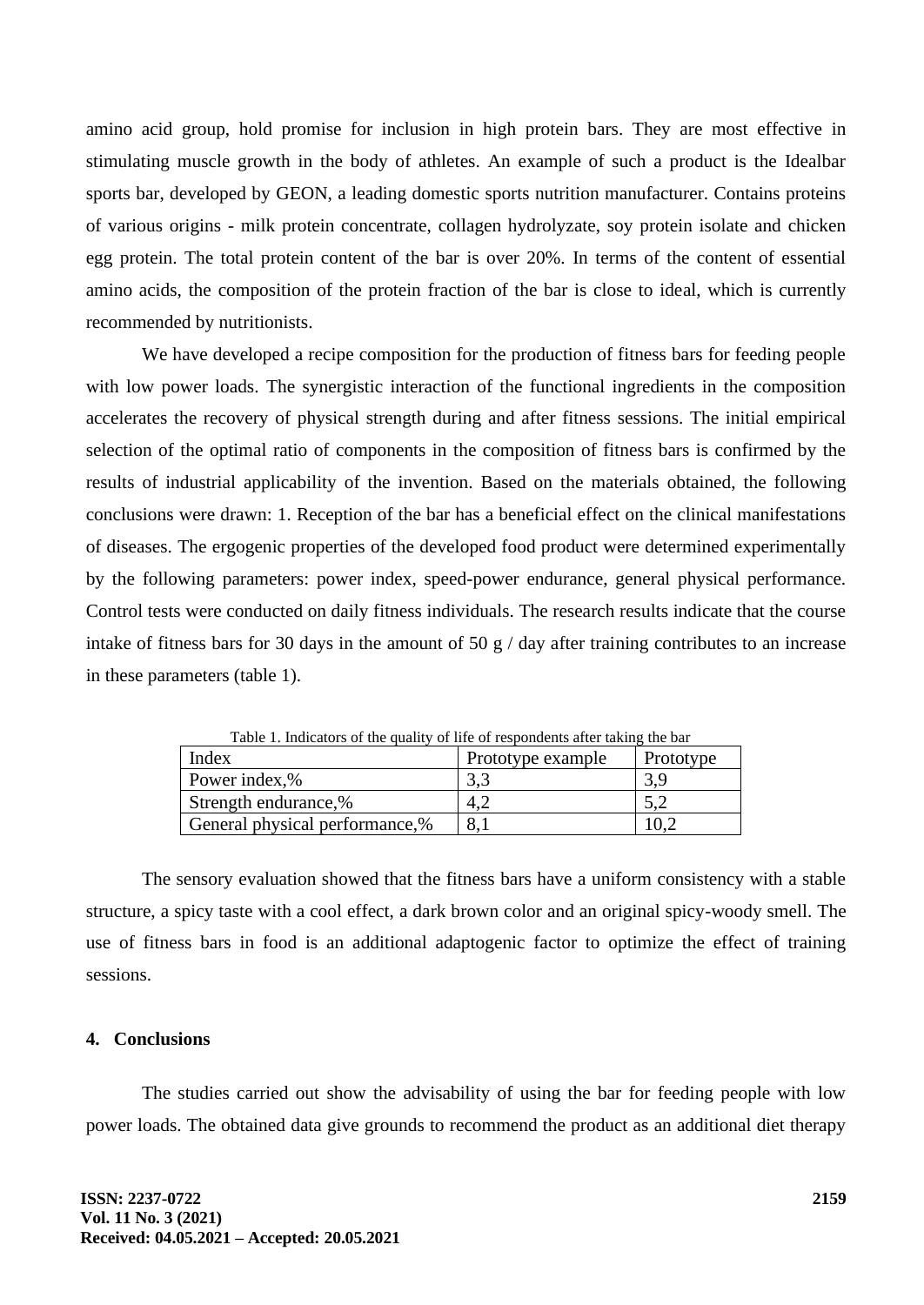to increase the body's resistance to adverse environmental influences, stressful situations, psychoemotional and physical stress.

# **References**

Bakumenko O. E., Ruban N. V., Golubeva I. R. 2017. "Cereal Bars for School Meals." Confectionery and bakery 7-8 (171): 18-20.

Bakumenko O. E., Shatnyuk L. N., Pervushin V. V. 2015. "Technological Aspects of The Development of Enriched Grain Bars." Confectionery and bakery 1-2 (155): 12-14.

Bubnova A. A. 2020. "Fortification of Breakfast Cereals for Functional Nutrition with Non-Traditional Types of Vegetable Raw Materials." Bread products 5: 50-52.

Cecchi, L., N. Schuster, D. Flynn, R. Bechtel, M. Bellumori, M. Innocenti, N. Mulinacci, and J. -X Guinard. 2019. "Sensory Profiling and Consumer Acceptance of Pasta, Bread, and Granola Bar Fortified with Dried Olive Pomace (Pâté): A Byproduct from Virgin Olive Oil Production." Journal of Food Science 84 (10): 2995-3008. doi:10.1111/1750-3841.14800.

da SILVA, S. B., M. A. Formigoni, M. R. Zorzenon, P. G. Milani, A. S. Dacome, F. A. V. Seixas, and S. C. da COSTA. 2020. "Development of Diet Cereal Bar Sweetened with Stevia Leaves Pre-Treated with Ethanol." Food Science and Technology 40 (4): 894-901. doi:10.1590/fst.19319.

Ermolaeva E. O., Kostin A. N., Surkov I. V., Poznyakovskij V. M. 2018. "Research and Systematization of Technological Risks of Production of Enriched Probiotic Sweets." Пищевая промышленность 11: 60-65.

Ermolaeva E.O., Dymova Y.I., Zhukova O.V., Mikhaylova A.E. 2018. "Using The House of Quality Scheme to Boost the Production of Biologically Active Additives." International Journal of Civil Engineering and Technology 13: 973-992.

Fujiwara, N., C. Hall, and A. L. Jenkins. 2017. "Development of Low Glycemic Index (GI) Foods by Incorporating Pulse Ingredients into Cereal-Based Products: Use of in Vitro Screening and in Vivo Methodologies." Cereal Chemistry 94 (1): 110-116. doi:10.1094/CCHEM-04-16-0119-FI.

Hermund, D. B., A. Karadaǧ, U. Andersen, R. Jónsdóttir, H. G. Kristinsson, C. Alasalvar, and C. Jacobsen. 2016. "Oxidative Stability of Granola Bars Enriched with Multilayered Fish Oil Emulsion in the Presence of Novel Brown Seaweed Based Antioxidants." Journal of Agricultural and Food Chemistry 64 (44): 8359-8368. doi:10.1021/acs.jafc.6b03454.

Karadag, A., D. B. Hermund, C. Alasalvar, and C. Jacobsen. 2017. "Oxidative Stability and Microstructure of Granola Bars Enriched with Fish Oil and Algal Antioxidants."

Karadağ, A., D. B. Hermund, L. H. S. Jensen, U. Andersen, R. Jónsdóttir, H. G. Kristinsson, C. Alasalvar, and C. Jacobsen. 2017. "Oxidative Stability and Microstructure of 5% Fish-Oil-Enriched Granola Bars Added Natural Antioxidants Derived from Brown Alga Fucus Vesiculosus." European Journal of Lipid Science and Technology 119 (4). doi:10.1002/ejlt.201500578.

Lobach E. Y., Vekovtsev A. A., Fesikova P. V., Poznyakovsky V. M. 2015. "Clinical Testing of Special Food for Dietary Nutrition." Technique and technology of food production 3(38): 110-115.

Pol, K., C. Ve Graaf, D. Meyer, and M. Mars. 2018. "The Efficacy of Daily Snack Replacement with Oligofructose-Enriched Granola Bars in Overweight and Obese Adults: A 12-Week Randomised Controlled Trial." British Journal of Nutrition 119 (9): 1076-1086. doi:10.1017/S0007114518000211.